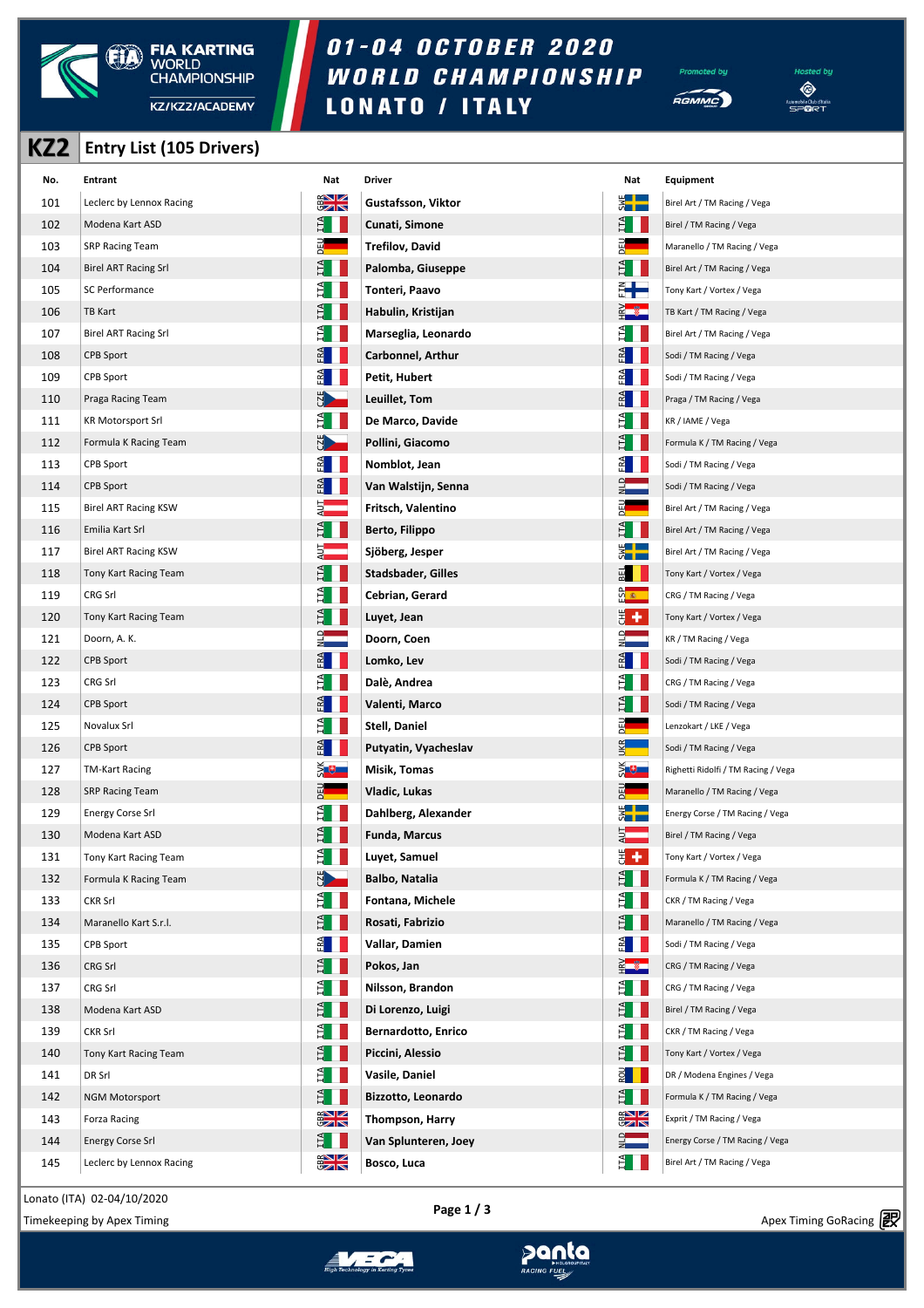

## 01-04 OCTOBER 2020 WORLD CHAMPIONSHIP **LONATO / ITALY**





**KZ2 Entry List (105 Drivers)**

| No. | Entrant                       | Nat             | <b>Driver</b>                | Nat                    | Equipment                          |
|-----|-------------------------------|-----------------|------------------------------|------------------------|------------------------------------|
| 146 | Formula K Racing Team         | N A             | Abramczyk, Noam              | $rac{1}{2}$            | Formula K / TM Racing / Vega       |
| 147 | OK1 Racing Team               | N <sub>2</sub>  | Calligaris, Filippo          | FL                     | OK1 / TM Racing / Vega             |
| 148 | CPB Sport                     | $rac{1}{2}$     | Giannoni, Lorenzo            |                        | Sodi / TM Racing / Vega            |
| 149 | Maranello Kart S.r.l.         |                 | Rossini, Nicola              |                        | Maranello / TM Racing / Vega       |
| 150 | SC Performance                | Ê I             | Ojaranta, Arto               | 2  <br>5               | Tony Kart / Vortex / Vega          |
| 151 | M K Racing                    | $rac{2}{3}$     | Lang, Hannah                 | $rac{1}{2}$            | Formula K / TM Racing / Vega       |
| 152 | Fusco, Vincenzo               | E I             | <b>Fusco, Giuseppe</b>       | È III                  | Tony Kart / Vortex / Vega          |
| 153 | <b>Energy Corse Srl</b>       | E I             | Sjokvist, Isak               | $rac{1}{2}$            | Energy Corse / TM Racing / Vega    |
| 154 | Leclerc by Lennox Racing      | $rac{1}{2}$     | Tornqvist, Benjamin          | $rac{1}{2}$            | Birel Art / TM Racing / Vega       |
| 155 | Praga Racing Team             |                 | Kacovsky, Matej              |                        | Praga / TM Racing / Vega           |
| 156 | <b>SRP Racing Team</b>        |                 | Kallasmaa, Kaspar            |                        | Maranello / TM Racing / Vega       |
| 157 | <b>Birel ART Racing KSW</b>   |                 | Schmitz, Alexander           |                        | Birel Art / TM Racing / Vega       |
| 158 | CPB Sport                     | A I             | Kosarev, Artem               |                        | Sodi / TM Racing / Vega            |
| 159 | F.D. Motors srl               | Ê II            | Tormen, Marco                | Ĕ                      | Praga / TM Racing / Vega           |
| 160 | Maranello Kart S.r.l.         |                 | Dante, Massimo               |                        | Maranello / TM Racing / Vega       |
| 161 | Maranello Kart S.r.l.         |                 | La Martina, Alessio Vincenzo |                        | Maranello / TM Racing / Vega       |
| 162 | Zanchi Motorsport             | ET I            | Zanchi, Matteo               | E.<br>11               | Birel Art / TM Racing / Vega       |
| 163 | SC Performance                |                 | Bizzozero, Gabrio            | 뵈<br>÷                 | Tony Kart / Vortex / Vega          |
| 164 | Tec-Tav Racing Kart           | θ.              | Ebner, Moritz                | Đ                      | Birel Art / TM Racing / Vega       |
| 165 | Intrepid Driver Program srl   | Ê I             | <b>Baldi, Alessio</b>        | Ĕ                      | Intrepid / TM Racing / Vega        |
| 166 | <b>BRM Racing Factory srl</b> |                 | Mascialino, Federico         |                        | BRM / TM Racing / Vega             |
| 167 | Maranello Kart S.r.l.         |                 | Ceresoli, Andrea             |                        | Maranello / TM Racing / Vega       |
| 168 | Gaffuri, Christian            | ET I            | Gaffuri, Christian           |                        | CRG / TM Racing / Vega             |
| 169 | Vzeta Racing                  |                 | Cozzaglio, Manuel            | Ě                      | Birel Art / TM Racing / Vega       |
| 170 | Praga Racing Team             |                 | Ferreira, Rodrigo            | $\mathbb{R}^{\bullet}$ | Praga / TM Racing / Vega           |
| 171 | <b>BRM Racing Factory srl</b> | ÈII             | Zani, Cristopher             | Ĕ                      | BRM / TM Racing / Vega             |
| 172 | Parolin Racing Kart Srl       |                 | Lorandi, Alessio             |                        | Parolin / TM Racing / Vega         |
| 173 | Rosberg Racing Academy        |                 | <b>Barnard, Taylor</b>       | $rac{1}{2}$            | KR / IAME / Vega                   |
| 174 | CRG Srl                       | E I             | Civico, Genis                | <u>ထို ေ</u>           | CRG / TM Racing / Vega             |
| 175 | <b>CPB Sport</b>              | P¥              | <b>Imbourg, Thomas</b>       | ERA                    | Sodi / TM Racing / Vega            |
| 176 | EL.ZET. sro                   | ⋚⋓              | <b>Belhocine, Sebastien</b>  |                        | Croc Promotions / TM Racing / Vega |
| 177 | Jastrzebski Racing            | $2^{\sim}$      | Janicki, Adrian              | 와.                     | Kosmic / TM Racing / Vega          |
| 178 | CPB Sport                     | <sup>2</sup> ∎  | Artamonov, Nikita            |                        | Sodi / TM Racing / Vega            |
| 179 | TK Kart Tecnology Srls        | È II            | Spinelli, Loris              |                        | TK / TM Racing / Vega              |
| 180 | Tanic, Harry                  | $\frac{2}{\pi}$ | <b>Tanic, Craig</b>          | 桶 III                  | Birel Art / TM Racing / Vega       |
| 181 | TK Kart Tecnology Srls        | Ê II            | Arrue, Alexandre             | 톄                      | TK / TM Racing / Vega              |
| 182 | Costa, Francesco              | E I I           | Costa, Francesco             |                        | Sodi / TM Racing / Vega            |
| 183 | Paauwerkartracing             |                 | Glerum, Robin                |                        | Birel Art / TM Racing / Vega       |
| 184 | <b>SRP Racing Team</b>        |                 | Himmels, Yannik              |                        | Maranello / TM Racing / Vega       |
| 185 | Jastrzebski Racing            | 압               | Szczurek, Kacper             | 2                      | Kosmic / TM Racing / Vega          |
| 186 | MS Kart Racing Team           |                 | Talas, Jakub                 | N <sub>2</sub>         | MS Kart / TM Racing / Vega         |
| 187 | Valente, Enzo                 |                 | Valente, Enzo                | 레                      | Birel Art / TM Racing / Vega       |
| 188 | CRG Srl                       | ÈII             | Falch, Andreas               | ž <b>ko</b>            | CRG / TM Racing / Vega             |
| 189 | CRG Srl                       | Ê I             | Garcia Espinar, Belen        | <mark>ទី ៖</mark>      | CRG / TM Racing / Vega             |
| 190 | JP Racing                     | E               | Jonsson, Lukas               | E<br>S                 | Exprit / Vortex / Vega             |

Lonato (ITA) 02-04/10/2020

Apex Timing - timing solutions and services https://www.apex-timing.com/



≫anta